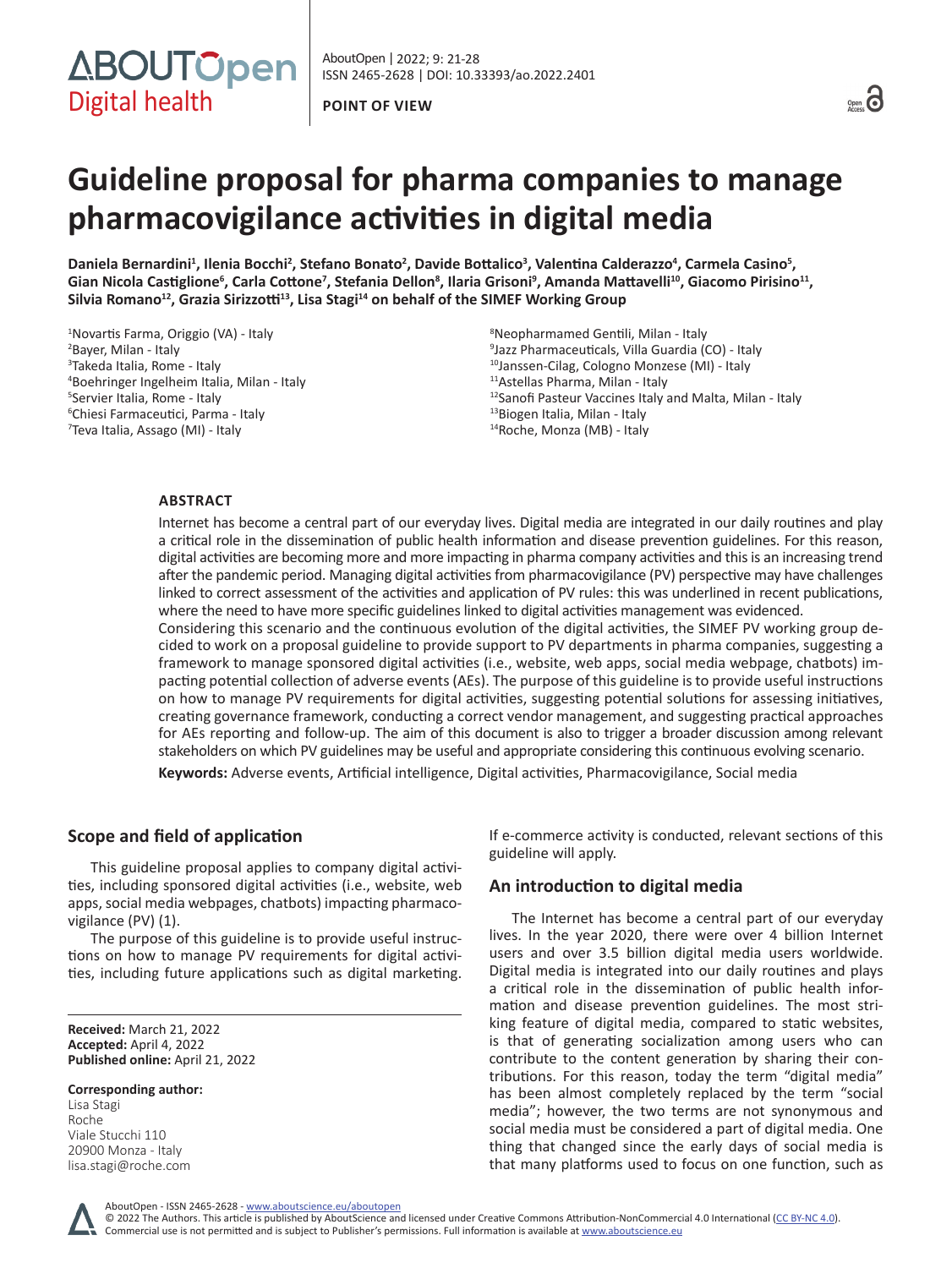social networking or image sharing. Now, most established social media platforms have expanded to incorporate livestreaming, augmented reality, shopping, social audio, and more (2).

Today, patients compare clinical data on support groups, clinical trials, treatments, and even physicians and thus continue to take an active role in their healthcare. Social media is also a powerful medium to educate consumers about products regarding their benefits as well as side effects. Such awareness often contributes to building trust and acceptance. According to MedData Group, 72% of physicians surveyed were active on Facebook weekly and 38% were active on Instagram and LinkedIn weekly. Via social media, doctors connect with peers from all over the world, extending their network past their in-office or med school colleagues and gaining access to entirely new cohorts. The types of professional content on Facebook that physicians are most likely to engage with include continuing medical education opportunities (37%) and physician online community information (31%). The appeal of getting advice from trusted colleagues or sharing research has attracted millions of physicians worldwide. Of course, all adverse event (AE) data collected in the public posts can be analyzed to identify the key unmet need of the market and help research to identify areas to improve or innovate the products. For these reasons, over the past 5 years, the pharmaceutical and healthcare industry has experienced widespread digitalization. A 2019 survey of over 100 pharma and bioscience companies found that nearly 30% of pharma companies planned to spend over 50% of their marketing budgets on digital channels by 2022. This number is expected to increase thanks to the COVID-19 pandemic. Finally, we must take into consideration that all healthcare sectors are impacted by digital media, and scientific societies, academic institutions, patients' associations, hospitals, and healthcare institutions are increasing their online presence by generating tons of health-related discussions (3,4).

There are several methods to classify digital media. One of the most useful is based on usage and function:

## *Blogs*

Blogger, Livejournal, Wordpress are examples of online journals where authors share their opinions and/or experiences on various topics. Blogs can be personal, similar to an online diary, or professional, with opinions related to an area of expertise. Entries vary in length (often 200-1000 words) and frequency (some bloggers post daily or a few times a day, while others post 2-3 times/week) and readers can comment on posts. Entries can include photos, audio/video files. Examples in healthcare are Sharing Mayo Clinic, American Red Cross, Mercy Health System, McLeod Health.

#### *Microblogging and presence applications*

A version of the blog. Twitter, Tumblr and Foursquare are examples. Posts are much shorter and more frequent. Twitter limits length to 280 characters and many users post several times a day. Posts can be sent via cell phone, text messaging, and can include images, audio/video files. St. Jude Children's Research Hospital and Aurora Health Care are two examples

of institutions present on the web with a well-done Twitter account.

## *Discussion forums*

Reddit, Quora are used for asking and answering questions, networking, forming communities around niche- and interest-based topics. Colombia Health's wellness forum, Go Ask Alice!, allows young audiences to pose healthcare questions in an accessible, judgment-free environment. The community forum and casual writing style speak to Colombia Health's own energy and culture. By attracting young audiences in this vibrant, open community, Colombia builds a loyal readership to draw talent. The blog's topics range from issues of puberty through adulthood, keeping the audience engaged from a young age and into their adult careers. When these readers seek jobs in the healthcare industry, the stickiness of this blog will keep Colombia at the top of mind.

## *Social audio platforms and formats*

Clubhouse, Twitter space, and Spotify are social audio platforms for listening to live conversations or podcasts on specific topics. They have thrived during COVID-19 lockdowns while people have been at home with more time to join live conversations. The New England Journal of Medicine is, arguably, the most important general medical publication in the world, drawing together stories on research, reviews, and opinion. The weekly podcasts are about 30 minutes long and are available on Apple, Android, and Windows devices. Second Opinion is a 25-45 min regular podcast from celebrity physician Dr Christian Jenner. His sessions take the form of interviews with studio guests on topics like addiction, detection dogs, mental health, death, and more.

#### *Social networks*

Facebook, MySpace, LinkedIn are examples of websites where users build online profiles, share updates about themselves, photos, links, etc. and comment on others' updates. A key function is the linking to other profiles, which builds one's social network on a site. Phyzforum and Veterans Health Administration on Facebook are clear examples of healthcare social networks.

PatientsLikeMe, as the name indicates, is a social network platform for patients to communicate and interact. The website offers functions such as "find patients like you," "explore the treatment reports," "learn about symptoms," and "check for your conditions." It is a good platform for patients or even healthy people to do self-checking when encountering health problems, to explore what medicine would be effective for the condition and seek peer mental support from those who suffer the same problems. According to the founder, PatientsLikeMe is committed to putting patients' rights and needs in the first place. In that way, social media helps the organization to show care and concern for the patients.

#### *Social media livestreams*

Twitch, Periscope, YouTube Livestreaming, Instagram Live Rooms, Facebook Live are examples of networks with broadcasting functions. Live video streams can range from one person showing themselves on their screen to professionally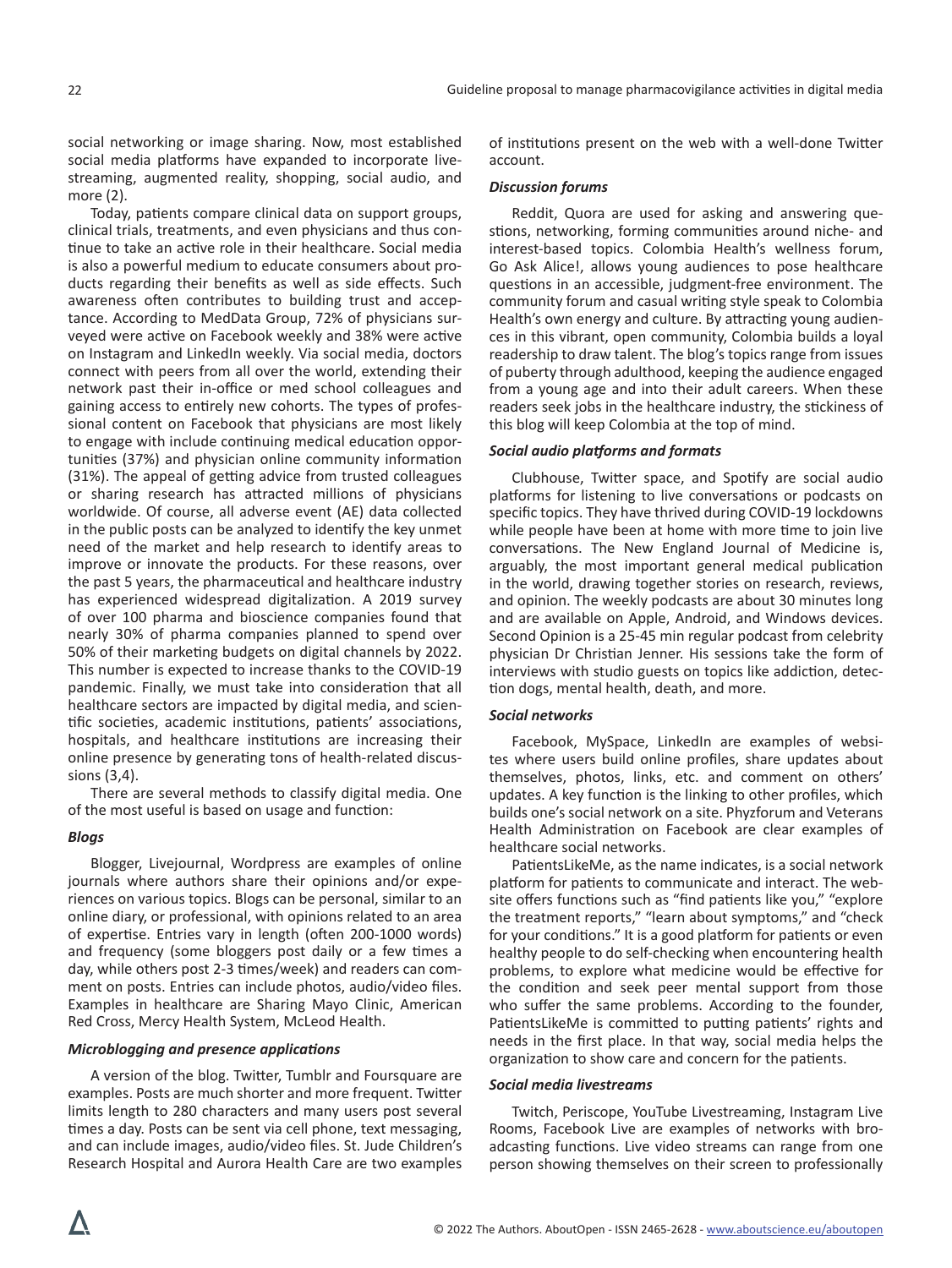organized panels with multiple speakers. Livestreaming's popularity exploded during the pandemic when people were stuck at home during lockdowns. Livestreams generally offer the opportunity for users to interact live with the hosts. A hospital system in Oklahoma uses its livestream channel to broadcast its own talk show, "OU Medicine Chat." Each episode has a single topic, geared toward either other medical professionals or laypeople, and ranges anywhere from 10 minutes to half an hour. The simple format (typically two people in a pleasant sitting area talking with each other) is a great place to start for livestream newbies. Added value of this livestreaming is that you can take questions from the livestream audience.

#### *Media sharing sites*

YouTube, TikTok, Flickr, Instagram, and SlideShare are examples of websites where users share photos, videos, and files. Uploads are searchable and often can be downloaded and spread by linking to them in the other three types of social media. This linking could increase the reach of a video/ photo exponentially and make it viral. Wellmont Health System and Duke University Medical Center on YouTube are good examples of this category. Inova Health System, a notfor-profit healthcare system based in Northern Virginia, has a YouTube page, a Facebook home page, and a Twitter account. Its YouTube page is extremely successful among all the three social media tools it has adopted. The YouTube page consists of hundreds of videos. The organization posts all kinds of healthcare-related videos to help users to live a better life, for both healthy people as well as patients.

#### *Closed/private community social media platforms*

Sermo, Discourse, Slack, Facebook Groups can create communities, with the possibility of requiring registration or other screening measures for members. Creators can use private groups to bring members of their community together to bond over shared challenges, help answer each other's questions, and feel a sense of professional belonging. Many groups (especially on Facebook) require members to answer a few questions before joining to screen out spammers. Sermo perhaps is the most popular site for healthcare providers on the web today. Sermo is focused on connecting "verified and credentialed" physicians from around the world in 150 countries, with plans to expand even further globally. Doctors can ask their peers anonymous questions regarding patient care in this "virtual doctors lounge." Currently, the site has over 800,000 users.

#### *Disappearing content formats*

Snapchat, Instagram Stories, Facebook Stories, and LinkedIn Stories are used for sending ephemeral messages such as announcements, limited edition items, or live events privately and publishing timely, in-the-moment content for all followers to view for up to 24 hours. Snapchat has proven to be a good fit for medical professionals who want to tell a story and educate their audience at the same time. One realworld example of this is in plastic surgery. Plastic surgeons are using Snapchat as educational tools about the surgeries themselves (the content of which can be graphic at times).

Unlike Instagram, which has a reputation for blocking explicit content, Snapchat users have access to raw surgical content, and they are eating it up. Snapchat also allows medical spas and plastic surgeons to post before and after pictures (with patient consent, of course), giving those physicians another avenue to connect with current and prospective patients.

## **PV and digital media: regulatory framework**

An analysis of the current requirements or guidance on digital activities enacted by the major regulatory agencies worldwide, i.e. European Medicines Agency (EMA), Food and Drug Administration (FDA) and Medicines and Healthcare products Regulatory Agency (MRHA) was conducted.

The PV aspects of digital activities are currently described, although not in details, in the following EU requirements:

- − Regulation (EU) No 1235/2010 of the European Parliament and of the Council of 15 December 2010 amending, as regards pharmacovigilance of medicinal products for human use, Regulation (EC) No 726/2004 laying down Community procedures for the authorization and supervision of medicinal products for human and veterinary use and establishing a European Medicines Agency, and Regulation (EC) No 1394/2007 on advanced therapy medicinal products
- Directive 2010/84/EU of the European Parliament and of the Council of 15 December 2010 amending, as regards pharmacovigilance, Directive 2001/83/EC on the Community code relating to medicinal products for human use
- − Commission implementing regulation (EU) No 520/2012 of 19 June 2012 on the performance of pharmacovigilance activities provided for in Regulation (EC) No 726/2004 of the European Parliament and of the Council and Directive 2001/83/EC of the European Parliament and of the Council
- − Guideline on good pharmacovigilance practices (GVP) Module VI – Collection, management and submission of reports of suspected adverse reactions to medicinal products (Rev 2) – 28 July 2017 EMA/873138/2011 – VI.B.1.1.4

FDA guidance, not specifically referred to PV, are:

- Guidance for Industry Fulfilling Regulatory Requirements for Postmarketing Submissions of Interactive Promotional Media for Prescription Human and Animal Drugs and Biologics – *Draft guidance* – January 2014
- Guidance for Industry Internet/Social Media Platforms with Character Space Limitations – Presenting Risk and Benefit Information for Prescription Drugs and Medical Devices – *Draft guidance* – June 2014
- Guidance for Industry Internet/Social Media Platforms: Correcting Independent Third-Party Misinformation About Prescription Drugs and Medical Devices – *Draft guidance* – June 2014

UK references are:

− The Human Medicines (Amendment etc.) (EU Exit) Regulations 2020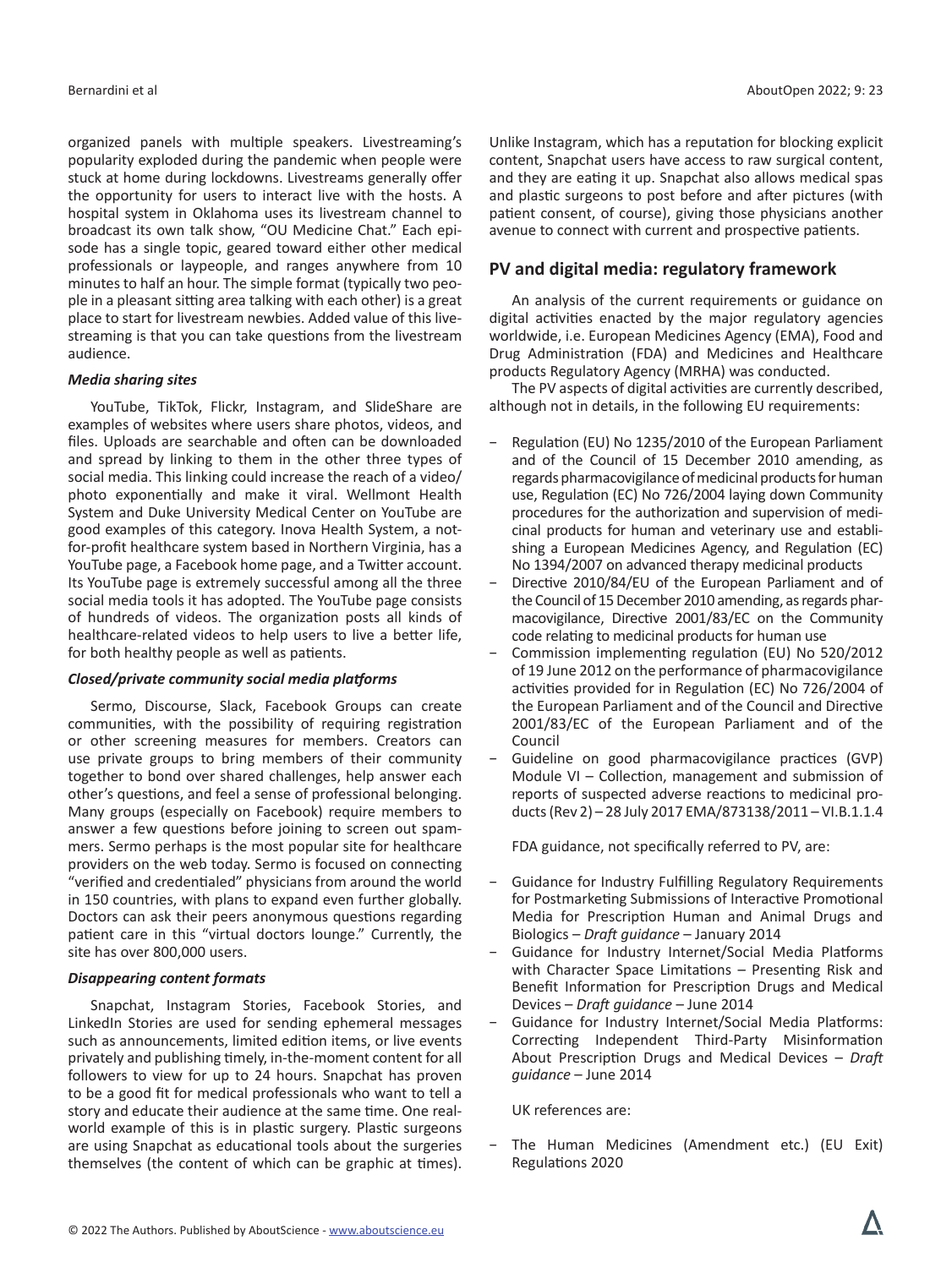- − The Association of the British Pharmaceutical Industry (ABPI) Code of Practice for the Pharmaceutical Industry 2021 by Prescription Medicines Code of Practice Authority (PMCPA) – 1 July 2021
- − ABPI Guidance notes on the management of safety information and product complaints from digital activities – 27 Apr 2021 shared with MHRA
- − PMCPA Informal guidance on digital communications March 2016

Finally, the following international references contain a mention to digital sources of safety data:

- − International Council on Harmonisation of Technical Requirements for Registration of Pharmaceuticals for Human Use (ICH) topic E2D: Postapproval safety data management – Step 5 – Note for guidance on definitions and standards for expedited reporting (CPMP/ICH/3945/03)
- − Council for International Organization of Medical Sciences (CIOMS) 2001 – Report of CIOMS Working Group V – Current challenges in PV: pragmatic approaches – Section IId (p. 55)

# **General aspects**

Digital projects are generally complex in nature and require a structured and multifunctional process, in order to guarantee a holistic approach to regulatory and other legal requirements.

In many circumstances, privacy and PV aspects that are linked to direct contact with end users and to enhanced interactive features need to be considered together with legal aspects. This is mainly due to the involvement of vendors or public administration (e.g., hospitals, research institutes, or other institutions), but also due to the relevant aspects linked to scientific contents that require medical or regulatory evaluation.

# **Governance aspects**

Considering the above, a multidisciplinary approach is much more efficient compared to single-step approvals of each individual aspect: a cross-functional committee with different functions (PV, Legal, Compliance & Privacy, Regulatory, ad hoc like medical, IT, Procurement, depending on the project) should be in place and clearly foreseen by internal procedures for approval of complex digital projects.

An early advice process (e.g., a formal committee, but also less formal approaches can be considered) may be of help to ensure efficacy and agility in approval processes.

Suggested reference to internal Ethical Code of Conduct as principle for the committee approval (e.g., in ethical code of conduct there are principles around patient safety as mandatory requirement to be considered when developing activities) is strongly recommended.

A tracking system is a fundamental instrument for audit and inspection readiness: it is strongly recommended to have a registry/tracking system with project approvals/start date/ end date and clear ownership for the digital channel; the tracking system is very important to allow traceability of initiatives and retrospective analysis as needed.

The tracking system may be manual or automated, and the tracking can be shared with Headquarters (in case of multinational companies) for oversight purposes.

Based on PV risk assessment, digital projects are subject to audit/assessment (this consideration applies to all involved vendors, as applicable).

An issue escalation process to quality should be in place (i.e., in case of deviations or non-compliance with the approved project setup). Late AE reporting should be included in the possible escalation topics.

It is strongly recommended to have a Standard Operating Procedure (SOP) describing the governance and approval of digital projects and channels with clear reference of the need of PV risk assessment and early involvement of PV functions.

In the SOP it should be described how the information is captured, how the digital media monitoring is conducted, and the need of periodic reconciliation and checkpoints, based on the specific PV risk assessment of the digital channels.

In the SOP, the assessment of AEs capture and monitoring and the need of PV reassessment in case of relevant changes to the project, like additional new fields for data capture, changes in the intended use, new relevant information available in the area covered (e.g., for website), new digital channels covered (e.g., addition of new social media covered by the digital activity itself) should be required.

Training on this SOP should be provided to all relevant personnel (including marketing/sales/medical/digital functions) in order to allow proper understanding of PV compliance requirements.

Training for vendor personnel involved in digital projects should be foreseen (see specific paragraph).

A Quality Management System covering PV aspects should be in place: this quality system should cover digital activities with PV impact, allowing analysis of trends and issues and the discussion in the periodic management review.

Quality Assurance should be involved in the abovementioned activities, structuring the process and the SOP to support the approval of digital projects and supporting the risk assessment approach.

# **Open points and interaction with other departments**

A constant alignment with Quality Assurance and the other functions is required to maintain oversight also from a quality perspective, in particular for:

- checking alignment on documentation and training needs, considering also potential vendor needs (see also other points in this guideline);
- preparing documentation that needs to be ready in a timely manner in case of audit and inspection.

Another important point to be considered is the need to keep in mind that sometimes different regulations should be applied at the same time and to the same project (e.g., app as Software as Medical Device: in this case, there is the possibility of applying the medical device regulation, in addition to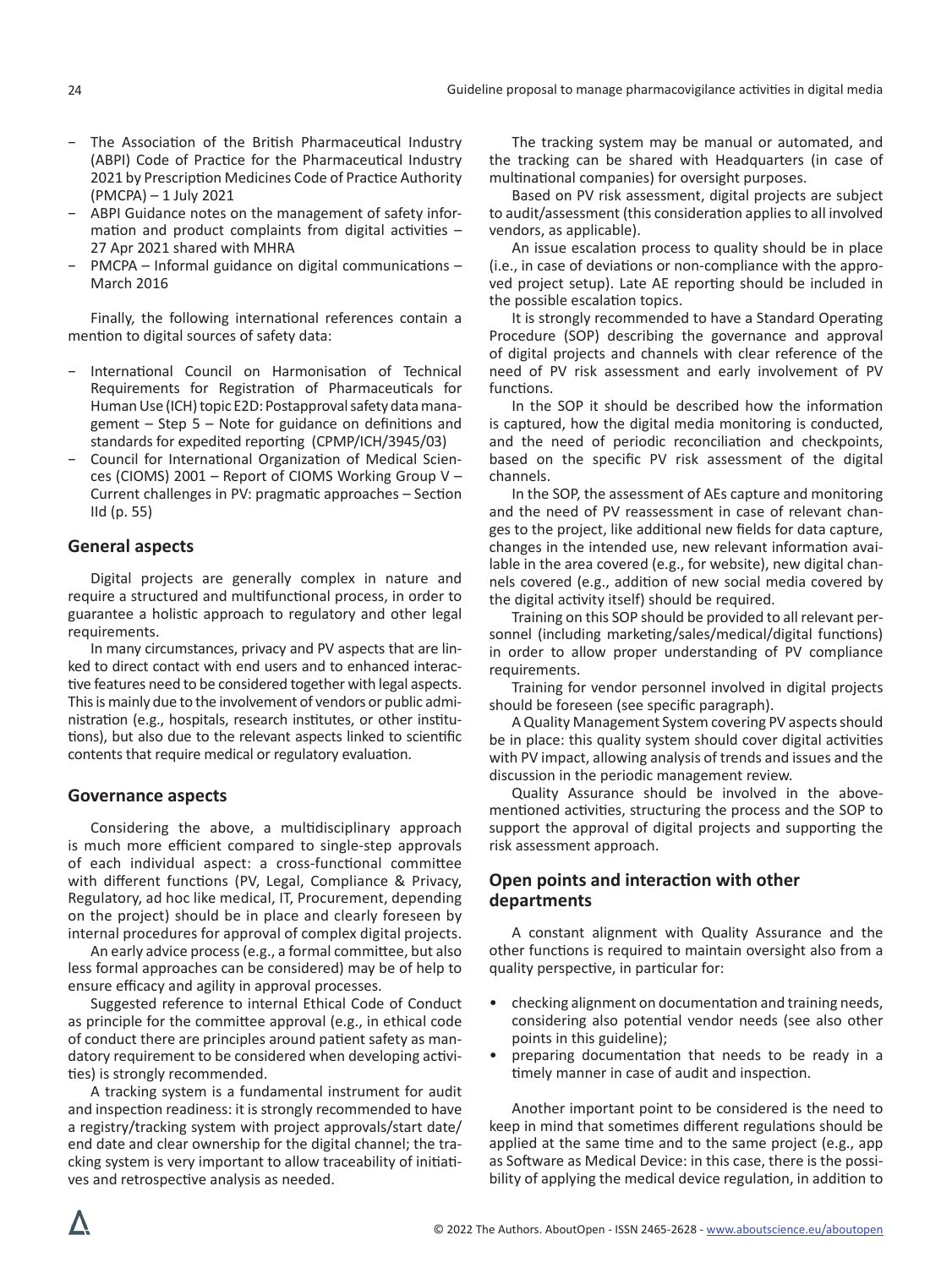PV regulation for the risk of collection of AE on the Marketing Authorization Holder (MAH) products through the APP).

It is therefore very important to have a holistic approach to complex healthcare projects/solutions and to promote an evaluation in a multifunctional way from the beginning.

For sure, some aspects are still under discussion and will evolve with the technology evolution itself, leading to the need of a constant increase and update of the companies' internal competencies in this matter.

A training/development plan should be internally developed (including not only safety but also quality assurance) to build the new competencies required in the digital area, which is quite new for all functions and constantly evolving.

# **Internal PV processes for management of digital projects**

## *Setup, risk assessment, and approval processes*

It is really important to have PV function involved since the very beginning to identify the right project setup and to guarantee full oversight of PV requirements and the most appropriate way to cover them, in terms of:

- Due diligence (that leads also to the vendor selection)
- Contract PV clause and relevant trainings
- Reconciliation and quality monitoring (when applicable)
- Pharmacovigilance System Master File (PSMF) relevance (when a vendor is involved)

Each project is evaluated according to:

- 1) National legislation and requirements
- 2) Company relevant procedures
- 3) Local operating company internal process, at least for approval flow with PV evaluation and relevant documentation to prepare and maintain

The project owner should provide all the functions and especially PV with at least the following information:

- Classification of the proposed digital project: that is, company websites; social media pages; app(s) for patients with or without wearables; app(s) for physicians, telemedicine pages, webinars;
- Scope of the proposed digital project: disease awareness; patient support program or service; virtual interviews; virtual room for physicians roundtable;
- Company involvement: sponsorship with logo visibility; owner of social media pages for disease awareness; support for increasing company reputation; online service for Q&A (via e-mail or phone calls with consultants on therapeutic areas of interest);
- Level of interactions with the audience: listening; broadcasting; engaging.

*Listening*: performed mainly on non-company-sponsored sites, may be described as a process of learning from public conversation, blog entries, virtual communities, just to provide some examples. The relevant pages of the site should be monitored for AEs for the period of the listening only (the company should declare its presence by registering on the site with the company name where possible). The monitoring could be done manually or electronically (i.e., via e-learning machines with established keywords to be reviewed periodically to ensure an appropriate level of sensitivity). Both methods have pros and cons and need to be evaluated case by case.

*Broadcasting*: digital activities may allow sharing messages/information with the audience in only one way, usually from the company to the audience. It is important to verify the site doesn't allow for interactive dialogue or the creation/uploading of user-generated content.

*Engaging*: this action is performed to interactively communicate with the audience. Bloggers, influencers, and celebrities can be contacted for certain activities that require a dedicated contract to cover PV responsibility when the activities are conducted on their digital sites. When engaging is conducted via company digital sites, the monitoring should be performed on an ongoing basis when the audience may leave a message or request information (for instance, on a daily basis).

- Data collection: the project has high/low probability to collect data, including AEs, Special Situations Information (SSI), Product Quality Complaints (PQC) (audience comments are allowed; there is a direct contact between consultants and the audience; the digital sites are on a therapeutic area where the company has/is developing treatments).
- Company access to data collected and stored, also via vendors with access for technical reasons: this implies not only PV responsibilities and monitoring for AEs but also compliance with privacy laws and discussion with the legal department should be carried on.
- Project duration: to establish reconciliation schedule (on a monthly basis, on a yearly basis, or just at the end of the activity) and training assignment schedule (just before the project starts or to be repeated after 1 year).

## *Program risk assessment*

This is applicable before starting the Digital Program: administering the Program Risk Assessment for the assessment of risk of AE reporting associated with program activities is key and it is based on the above-described information.

Program risk assessment is important to understand the level of control that MAH needs to apply for PV processes: PV function may increase the frequency of any of the AE reporting associated activities if required by local processes or to address compliance issues.

Based on the information collected, a risk assessment can evaluate the project to take the most appropriate approach to cover PV requirements when needed:

- If low risk, no or low oversight required.
- If moderate/high risk: PV Clause in Agreement, Training, Reconciliation (Quantitative mandatory, and Qualitative if feasible), Audit (risk based, may not be required if the site is not generating safety data and qualitative reconciliation has been performed to confirm this).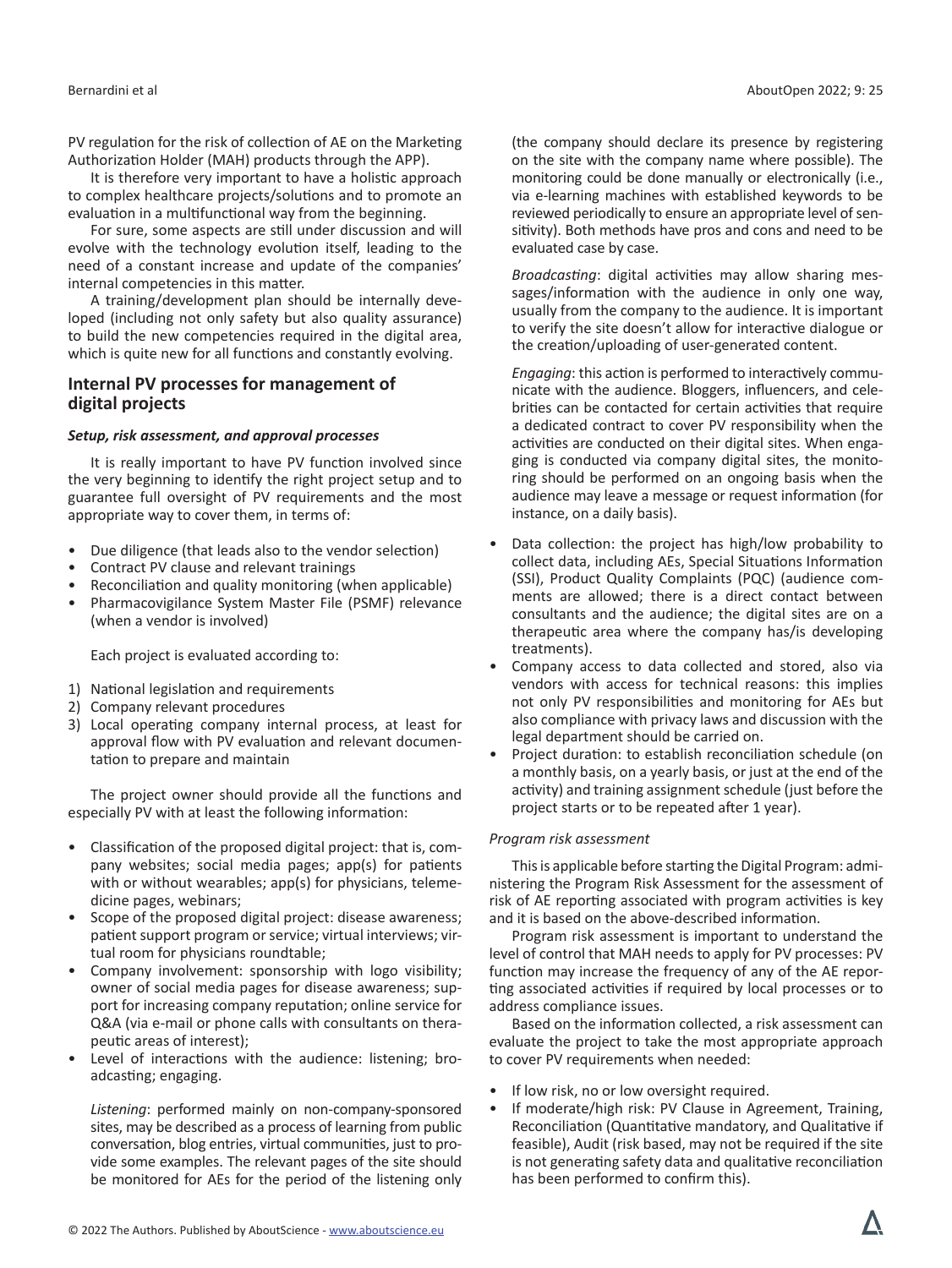Level of acceptable risk should be described in a company document/procedure, to allow objective evaluation from PV function.

An implemented tool would be useful to have the same parameters to evaluate all the company projects in the same, consistent way.

It would be useful to perform a regular review of the project to check if the original evaluation was correct and PV requirements are still duly covered. Otherwise, some corrective measures may be required, also in alignment with other company departments.

## *Vendor due diligence/assessment*

This activity is recommended if a vendor is involved in the digital activity (5).

It is an activity to be planned before the vendor has been selected to conduct a digital program, before the starting of the program and with a periodic reassessment, in order to evaluate the risk associated with the PV vendor.

It is suggested to administer the vendor due diligence questionnaires for AEs identification and collection in order to evaluate the Quality Management System and PV procedures for managing of AEs/training of the vendor. The vendor selection could be facilitated for instance using a customized checklist including the main characteristics a vendor should have.

The checklist should be available and applicable to all the vendors to guarantee consistency in the evaluation and approval process.

The local PV function can use an algorithm for Vendor Risk Assessment, based on the answers received and other available information (meetings done with the vendor during the selection/available information from other programs/experiences, etc.).

The vendor evaluation may involve at least the activity owner, business quality, and PV.

Each company may have a different approach and different SOPs and processes, but generally speaking a vendor has to be evaluated and approved considering for instance:

- the activity and the expertise and experience in the required area;
- the business continuity plan;
- the Quality Management Systems (including nonconformance/deviations, CAPA, change control);
- SOPs in place: vendor's ones or company's ones;
- Quality system: quantitative Key Performance Indicators (KPI) and qualitative KPI: risk-based approach;
- Vendor's audit and involvement in company's audits;
- the results of previous audits (if any);
- the records management;
- the computer system validation, if applicable;
- use of subcontractor.

Note: In case there is an option for the vendor to use subcontractors, this has to be covered in the main or PV agreement.

A proper documentation should be prepared and maintained, also in view of future audits or inspections.

#### *Vendor management*

Once the vendor is selected and approved, the company prepares a contract to be signed by the relevant functions for both the company and the vendor.

PV has to be consulted for potential PV language to be included in the contract depending on the vendor activities. Each company may have global template including at least:

- training and training record retention;
- collection and reporting of AEs/SSI and other safety information;
- timeframe for reporting;
- responsibilities for Follow-up activities;
- reconciliation and reconciliation frequency (based on the project duration/chance to collect AEs);
- record retention;
- audit rights;
- list if contacts at both parties;
- termination activities.

During the agreement discussion consider:

- Discussion and alignment on vendor's tasks and obligations, agreement on reconciliation timeline and modality (secure e-mail? Fax?): Who starts the reconciliation? Who is involved?
- The level of interaction with the audience and the chance to collect AEs/safety information
- Who is in charge of the training? Content administration, test execution, proof maintenance
- How to describe roles and responsibilities of potential subcontractors

If the same vendor is already working for the company, the training could have been already completed and been still valid (according to the company requirements).

The vendor responsible and PV should establish a way to maintain training records and the reconciliation schedule oversight, for compliance with the company requirements.

Contractual agreements and relevant PV clauses need to be available, duly signed before the start of the activity and inspection.

A periodic check of the vendor activities should be performed as routine review and appropriate assessment confirmation.

#### *Maintenance activities during the program*

#### *Reconciliation*

Reconciliation is aimed to ensure that all appropriate information has been correctly identified from the dataset and transferred to PV and is performed with internal functions/external parties required to record and file incoming information, which may also contain safety-related information that is forwarded to PV.

Reconciliation process is well described into a dedicated section of pharmacovigilance agreement (PVA) with the service provider.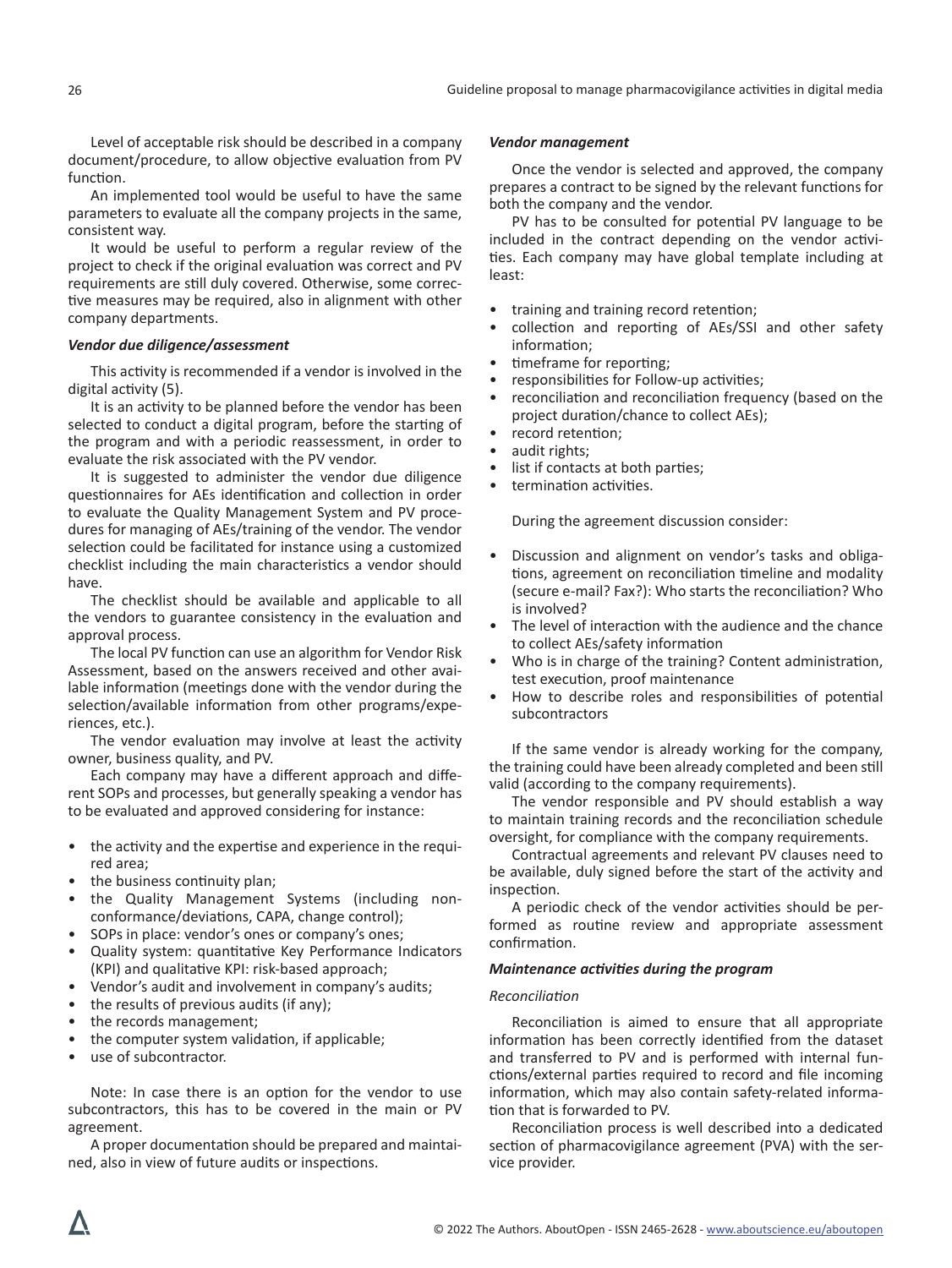Reconciliation might be:

- − Case by case: This type of reconciliation is required usually if smaller numbers of source documents are involved. PV function of MAH and service provider should archive acknowledgment of Individual Case Safety Report (ICSR) receipt.
- − Periodic reconciliation: it is required usually if larger numbers of source documents are involved and is performed using a reconciliation form, which is attached to the PVA.

Reconciliation is performed considering the number of cases, which have been exchanged in the reference period and the reconciliation process might be started both from vendor and from PV function of MAH.

Reconciliation form must contain unique ICSR(s) identifier(s) and should be archived by PV function of MAH.

## *Quality check*

Quality check has to be performed regularly, at a defined periodicity, and is aimed to verify if ICSRs have been properly identified by service provider when carrying out the activities. Quality check process, as well as periodicity, are well described into a dedicated section of PVA with the service provider.

The sample to be involved in quality checks might be defined at the beginning of the activity or each time the quality check is conducted according to the amount of the activities conducted by the service provider (i.e., published post on Facebook/ Instagram, screened comments etc.). In both scenarios, an acceptance number of not identified ICSR must be defined at the beginning of the project and will support the PV function of MAH to evaluate if quality check should be tightened or not during the next quality check.

Quality check activity must be documented, preferably in a dedicated form.

Based on the number of not identified ICSR and on frequency of when it occurs, preventive actions might be requested to service provider.

In case the service provider has established quality measures to ensure complete ICSR identification, quality check activity is not deemed necessary and might not be performed.

In addition to the above-described periodic quality checks, PV function of MAH might perform random checks aimed to verify if service providers properly identify and forward ICSR, as per PVA. Random checks can be performed generating a fake ICSR.

## *Compliance with reporting timeline (KPI)*

The agreement with the service provider must have a PV section. In this section monitoring requirements, monitoring frequency and monitoring duration should be described. In addition, the reporting timeline for AE and other special situations should be described. KPI can ensure the safety profile of the products and comply with regulatory/health authorities requirements. Quantitative indicators are used for measuring both timeline reporting and service provider quality. In case of non-compliance with the requirement of the agreement, the service provider should communicate these findings to the company and discuss corrective and preventive action.

#### *Program closure*

The service provider agrees to cooperate with the MAH for record retention as detailed in the main agreement or in the PVA. During the agreement and for other years (to be established by the company) following the expiration an appropriate confidentiality agreement should be in place. For audit/inspection processes document retention with respect of safety information.

## **AE reports management**

The MAH or third party working on behalf of the MAH should regularly screen the Internet or digital media under their management or responsibility, for potential reports of suspected adverse reactions (6).

The frequency of the screening should allow for potential valid ICSRs to be submitted to the competent authorities within the appropriate regulatory submission time frames.

Unsolicited reports of suspected adverse reactions from the Internet or digital media should be handled as spontaneous reports. The same submission time frames as for spontaneous reports should be applied.

## *Collection of reports (considering also setup of IT tools)*

Safety information can come from various digital sources:

- sites of the medical-scientific societies where exchanges of views between patient and medical specialist take place;
- − newspaper column;
- − open sites for exchanging information among patients;
- − app, web site, web page, blog, vlog, social network, Internet forum, chat room, health portal;
- − "listening," "broadcasting," and "engaging" activities artificial intelligence (AI) system.

If the AI is operated by a third party, there would need to be assurances that the third party doesn't renege on any of the responsibilities of the sponsor and that the tool could be inspected by regulators.

The AE screening of all incoming information should be performed for all websites and social media channels and accounts controlled or sponsored by the MAH.

It is also essential that the responsible person captures the date the information was posted on the site and the date that anyone from the company or working on behalf of the company first becomes aware of the information.

All safety information (SI)/product complaint (PC) identified by company employees or any individual representing or acting on the company's behalf need to be captured and reported to the company's PV department. It is recommended that this is within one business day of receipt. A confirmation of receipt may be issued.

The following information should be collected, if possible:

- an identifiable patient
- − a suspect drug
- − an AE
- − an identifiable reporter